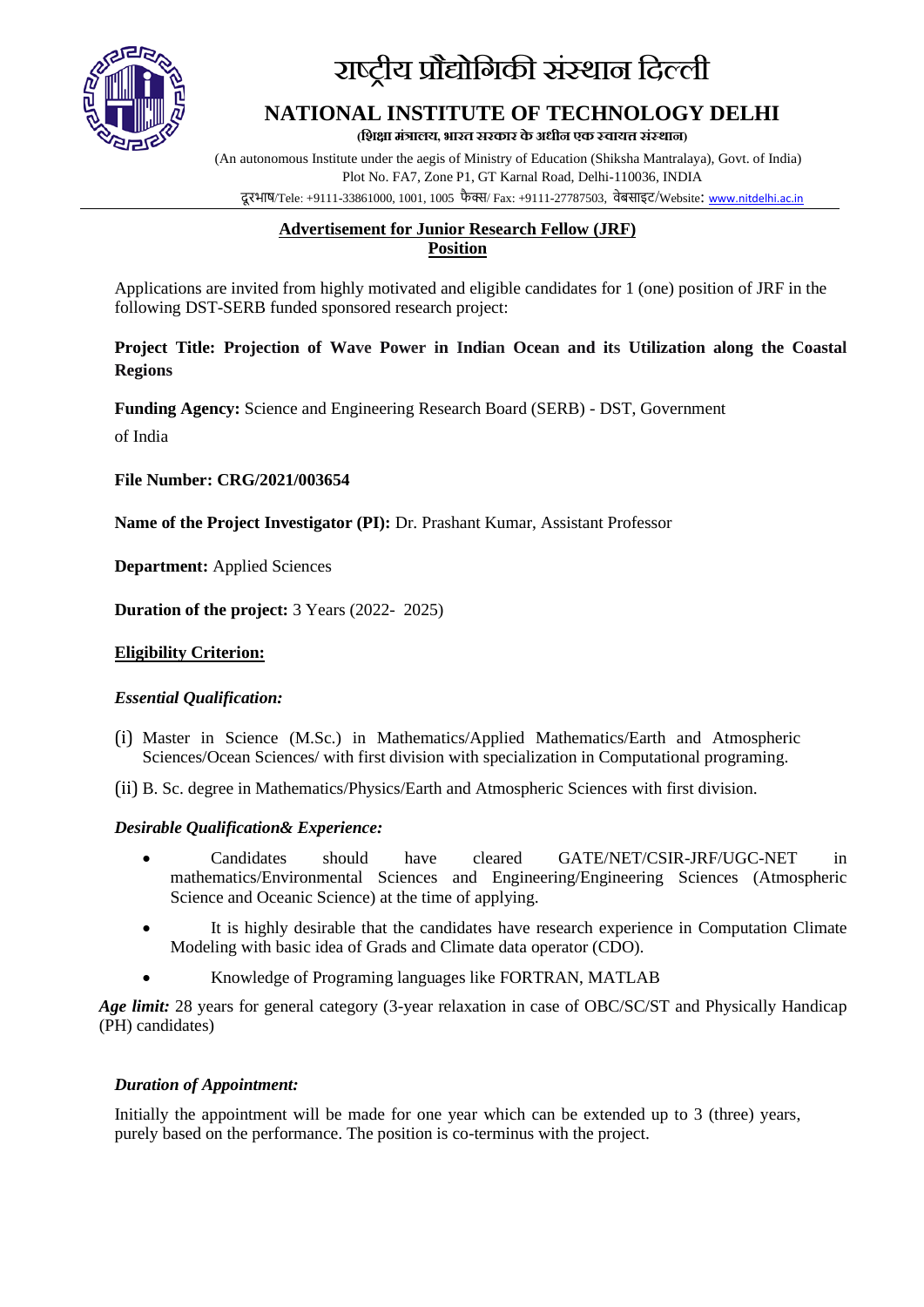### *Fellowship:*

A consolidated salary/fellowship of Rs. 31,000/- per month (plus HRA) will be paid as per the terms and conditions of the SERB project.

#### *Application Procedure:*

• Candidates possessing the requisite qualification and experience should apply, in the attached format along with their updated CV, latest by **April 25, 2022 by 11:59 PM** to my email address: [prashantkumar@nitdelhi.ac.in](mailto:prashantkumar@nitdelhi.ac.in) 

• Duly signed copy of attached application form filled in all respect along with the signed copies of mark sheets/documents, testimonials, certificates, resume and any other relevant documents must carry on walk-interview the **April 26, 2020**.

• The document verification will be done in Applied Sciences Department at NIT Delhi at 9:30AM.

#### *Shortlisting Procedure:*

- After document verification, the shortlisted candidates will appear for the interview on the **April 26, 2022 at 2:00PM.**
- No TA/DA shall be paid to candidates for attending the Interview.

#### *Selection Procedure:*

- The decision of the expert panel set up for interview will be considered final.
- The appointment is for time bound project and the candidate is required to work dedicatedly for the successful completion of the project. Selected candidate has to join immediately.
- Selected candidate will be encouraged to enroll for Ph.D. as per rules of NIT Delhi.
- All the Terms and Conditions for this recruitment will be as per guidelines of Science and Engineering Research Board, Department of Science and Technology (DST), Government of India.

(Dr. Prashant Kumar)

Principal Investigator,

CRG-DST–SERB Project 2022

Assistant Professor, Applied Sciences

**Address:** Room. No. 17, Mini-Campus, National Institute of Technology Delhi Plot No. FA7, Zone P1, GT Karnal Road, Delhi-110036, INDIA. Contact(s): +911133861250 (O), M. ph. : +91=7835014011 Email: [prashantkumar@nitdelhi.ac.in](mailto:prashantkumar@nitdelhi.ac.in)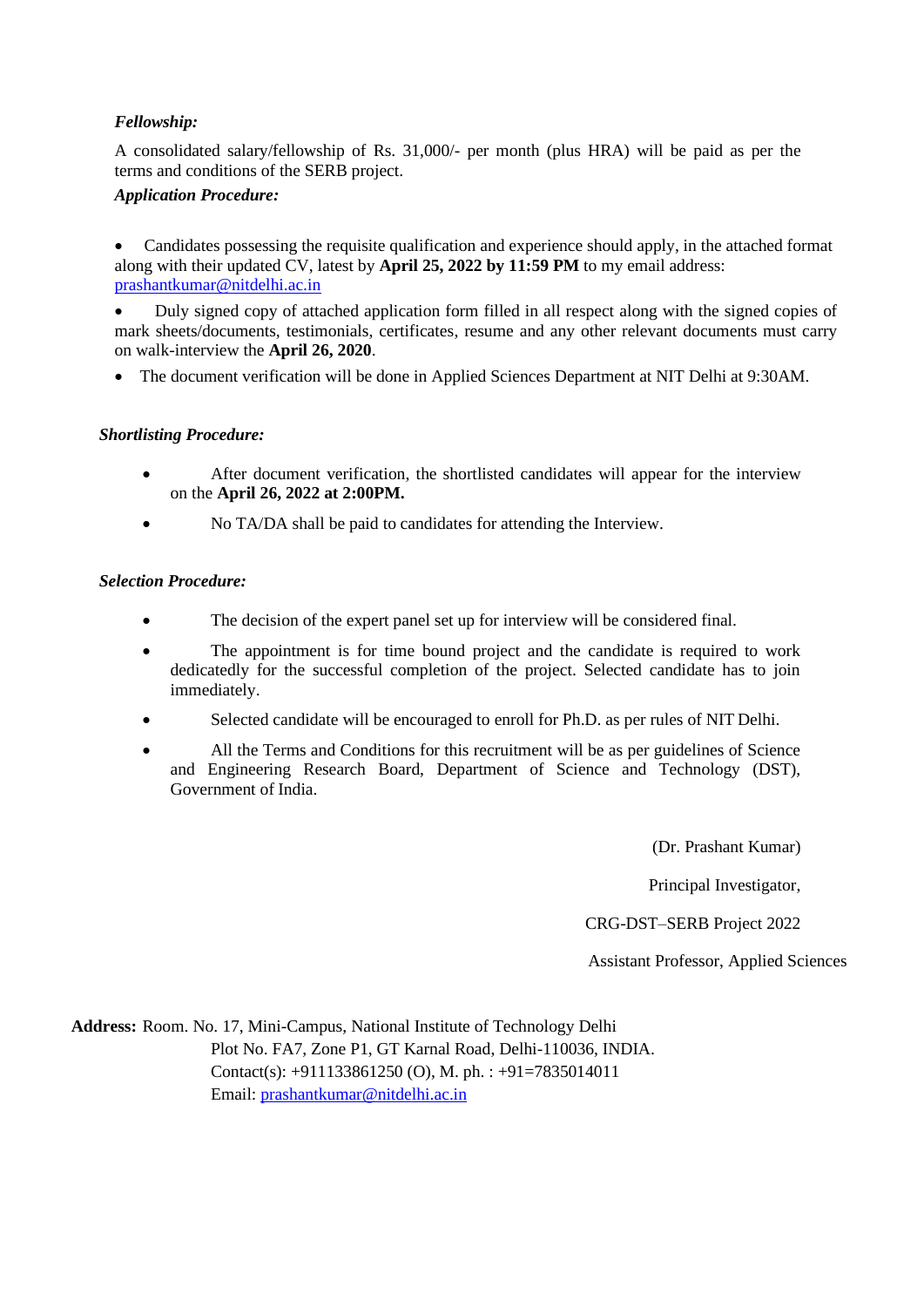

# राष्ट्रीय प्रौद्योगिकी संस्थान गिल्ली

# **NATIONAL INSTITUTE OF TECHNOLOGY DELHI**

**(शिक्षा मंत्रालय, भारत सरकार के अधीन एक स् वायत्त संस् थान)**

(An autonomous Institute under the aegis of Ministry of Education (Shiksha Mantralaya), Govt. of India) Plot No. FA7, Zone P1, GT Karnal Road, Delhi-110036, INDIA दू रभाष/Tele: +9111-33861000, 1001, 1005 फै क्स/ Fax: +9111-27787503, वेबसाइट/Website: [www.nitdelhi.ac.in](http://www.nitdelhi.ac.in/)

## **Application Form for JRF at Applied Sciences Department: CRG-DST-SERB Project 2022**

**Personal Details**

| 1.  | Name (in block<br>letters):               | Affix a<br><b>Passport</b> |
|-----|-------------------------------------------|----------------------------|
| 2.  | <b>Father's Name:</b>                     | size<br>Photograph         |
| 3.  | Date of Birth:                            |                            |
| 4.  | <b>Place of Birth:</b>                    |                            |
| 5.  | <b>Contact Number (s):</b>                |                            |
| 6.  | <b>Email Address:</b>                     |                            |
| 7.  | Gender:                                   |                            |
| 8.  | <b>Address for</b><br>correspondence:     |                            |
|     | <b>(Complete Address</b><br>with pincode) |                            |
| 9.  | <b>Permanent Address:</b>                 |                            |
|     | <b>(Complete Address</b><br>with pincode) |                            |
| 10. | Category<br>(Gen./OBC/SC/ST):             |                            |

### **Educational Details**

(In reverse Chronological order i.e. starting with highest degree first)

| <b>Degree</b> | <b>Subjects</b> | University/Institution | Year | Grade or % of marks |
|---------------|-----------------|------------------------|------|---------------------|
|               |                 |                        |      |                     |
|               |                 |                        |      |                     |
|               |                 |                        |      |                     |
|               |                 |                        |      |                     |
|               |                 |                        |      |                     |